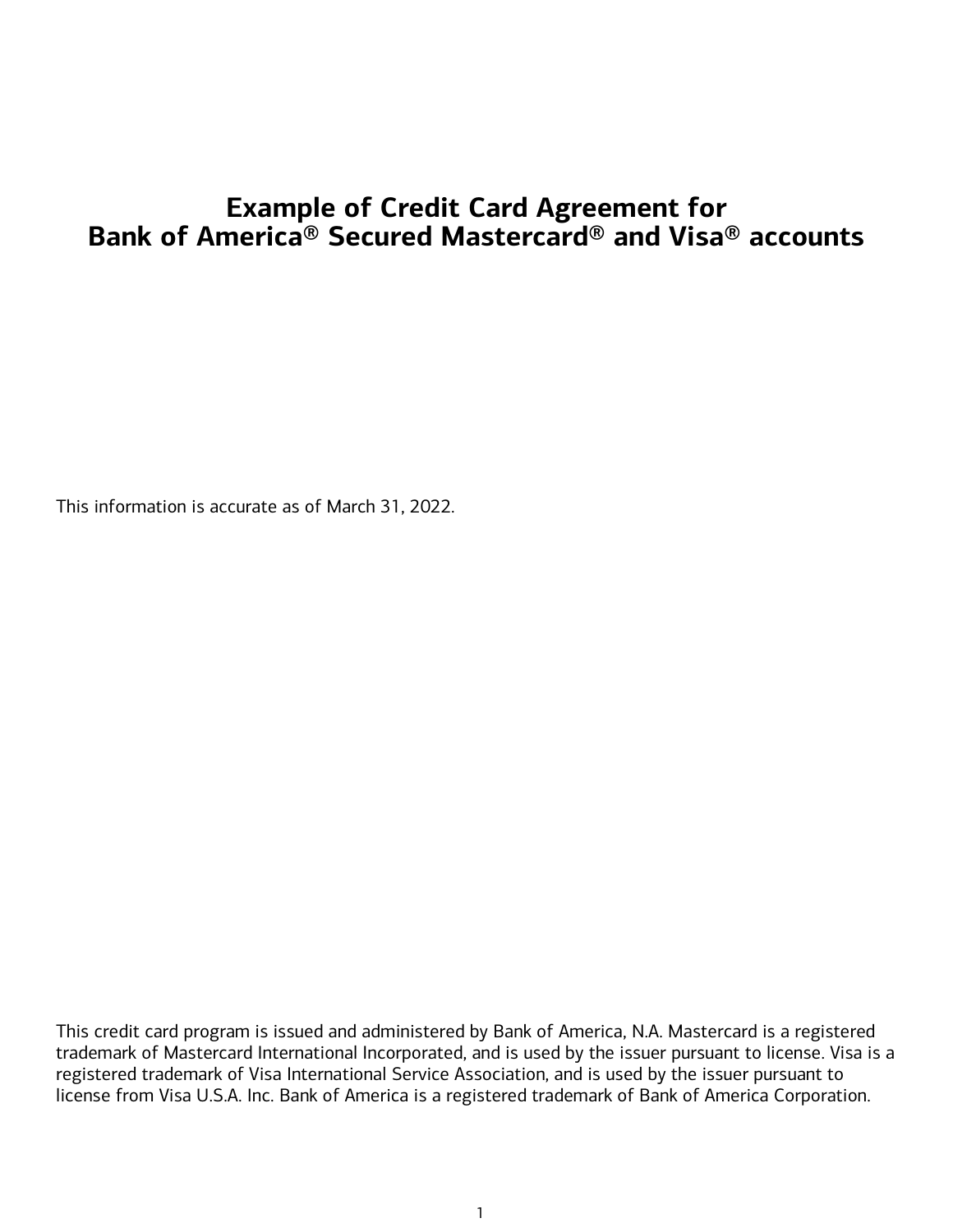| <b>PRICING INFORMATION</b>                                                            |                                                                                                                                                                                                                                                                                               |
|---------------------------------------------------------------------------------------|-----------------------------------------------------------------------------------------------------------------------------------------------------------------------------------------------------------------------------------------------------------------------------------------------|
| Actual pricing will vary from one cardholder to another                               |                                                                                                                                                                                                                                                                                               |
| <b>Annual Percentage Rates for Purchases</b>                                          |                                                                                                                                                                                                                                                                                               |
| These APRs will vary with the<br>market based on the Prime Rate (as<br>of 03/31/2022) | Prime + 19.74% to Prime + 20.74%<br>(APR) 23.24% to 24.24%<br>(DPR) 0.063671% to 0.066410%                                                                                                                                                                                                    |
|                                                                                       |                                                                                                                                                                                                                                                                                               |
| <b>Annual Percentage Rates for Balance</b><br><b>Transfers</b>                        |                                                                                                                                                                                                                                                                                               |
| These APRs will vary with the<br>market based on the Prime Rate (as<br>of 03/31/2022) | Prime + 19.74% to Prime + 20.74%<br>(APR) 23.24% to 24.24%<br>(DPR) 0.063671% to 0.066410%                                                                                                                                                                                                    |
| <b>Annual Percentage Rates for Direct</b><br><b>Deposit and Check Cash Advances</b>   |                                                                                                                                                                                                                                                                                               |
| These APRs will vary with the<br>market based on the Prime Rate (as<br>of 03/31/2022) | Prime + 22.74% to Prime + 23.74%<br>(APR) 26.24% to 27.24%<br>(DPR) 0.071890% to 0.074630%                                                                                                                                                                                                    |
| <b>Annual Percentage Rates for Bank Cash</b><br><b>Advances</b>                       |                                                                                                                                                                                                                                                                                               |
| These APRs will vary with the<br>market based on the Prime Rate (as<br>of 03/31/2022) | Prime + 25.74%<br>(APR) 29.24%<br>(DPR) 0.080109%                                                                                                                                                                                                                                             |
| <b>Penalty APR and When it Applies</b>                                                | None or Up to 29.99%, based on your creditworthiness. This APR will vary<br>with the market based on the Prime Rate.<br>This APR may be applied to new transactions on your account if you:<br>• Make a late payment.<br>How Long Will the Penalty APR apply?:                                |
|                                                                                       | If your APR is increased for this reason, the Penalty APR will apply<br>indefinitely.                                                                                                                                                                                                         |
| <b>Paying Interest</b>                                                                | Your due date is at least 25 days after the close of each billing cycle. We will<br>not charge you any interest on purchases if you pay your entire balance by<br>the due date each month. We will begin charging interest on cash advances<br>and balance transfers on the transaction date. |
| <b>Account Fees</b>                                                                   |                                                                                                                                                                                                                                                                                               |
| <b>Transaction Fees</b>                                                               |                                                                                                                                                                                                                                                                                               |
| Balance Transfer % of Transaction                                                     | 0% to 3%                                                                                                                                                                                                                                                                                      |
| ATM Cash Advance % of<br>Transaction                                                  | 5% (min: \$10 to max: uncapped)                                                                                                                                                                                                                                                               |
| Cash Equivalent % of Transaction                                                      | 5% (min: \$10 to max: uncapped)                                                                                                                                                                                                                                                               |
| Check Cash Advance % of<br>Transaction                                                | 0% to 3%                                                                                                                                                                                                                                                                                      |
| Direct Deposit % of Transaction                                                       | 0% to 3%                                                                                                                                                                                                                                                                                      |
| Over the Counter Cash Advance                                                         | 5% (min: \$10 to max: uncapped)                                                                                                                                                                                                                                                               |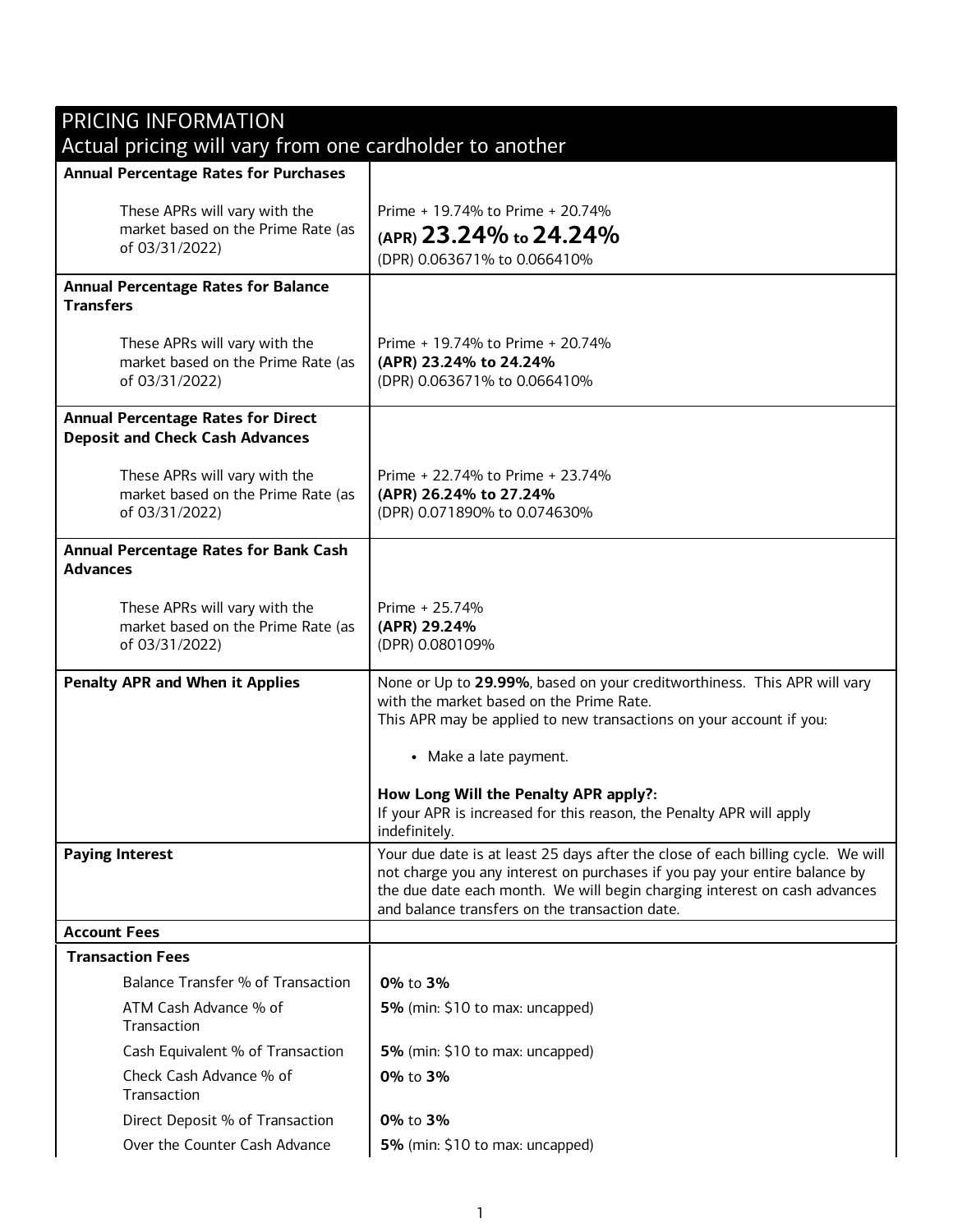| % of Transaction                                 |                                 |
|--------------------------------------------------|---------------------------------|
| Same-Day Online Cash Advance %<br>of Transaction | 5% (min: \$10 to max: uncapped) |
| Foreign Transaction % of<br>Transaction          | 0% to 3%                        |
| Wire Transfer % of Transaction                   | 5% (min: \$10 to max: uncapped) |
| <b>Penalty Fee</b>                               |                                 |
| Late Payment Fee                                 | Up to $$40$                     |

**How We Will Calculate Your Balance:** For Purchase balances, we will use a method called "average daily balance (including new Purchases)." See the section titled *Balances Subject to Interest Rate* in your Credit Card Agreement for more details.

For Balance Transfer and Cash Advance balances, we will use an Average Balance Method (including new Balance Transfers and Cash Advances): This balance is figured by adding the outstanding balance (including new Balance Transfers and Cash Advances and deducting payments and credits) for each day in the current billing cycle, together with the balances for each day in the previous billing cycle for balance transfers and cash advances with transaction dates in the previous cycle and posting dates in the current cycle, and then dividing by the number of days in the current billing cycle.

**Military Lending Act Disclosure:** The following disclosure applies to persons covered by the Military Lending Act – other governmental programs and laws may also govern or apply to this transaction but are not described in the following disclosure. The following disclosure is required by the Military Lending Act.

Federal law provides important protections to members of the Armed Forces and their dependents relating to extensions of consumer credit. In general, the cost of consumer credit to a member of the Armed Forces and his or her dependent may not exceed an annual percentage rate of 36 percent. This rate must include, as applicable to the credit transaction or account: the costs associated with credit insurance premiums; fees for ancillary products sold in connection with the credit transaction; any application fee charged (other than certain application fees for specified credit transactions or accounts); and any participation fee charged (other than certain participation fees for a credit card account).

Please refer to the *Total Minimum Payment Due* section of the Credit Card Agreement accompanying this disclosure to see how your monthly minimum payment is calculated.

Please call our dedicated Military Lending Act toll free number at 844.441.9168 or call collect at 302.318.8745 with any questions or concerns.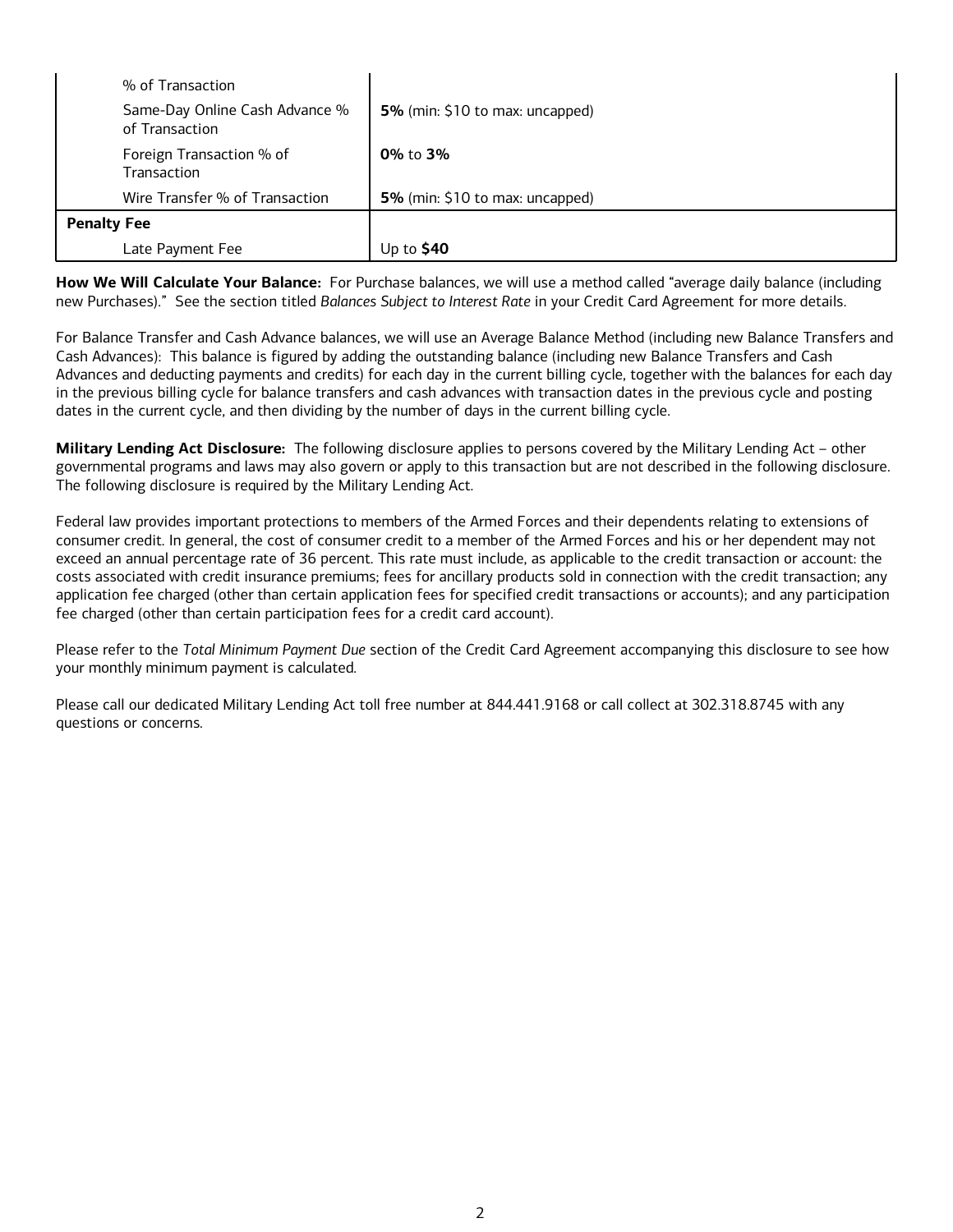# **CREDIT CARD AGREEMENT**

## **YOUR SECURITY AGREEMENT (DEPOSIT ACCOUNT) WITH US FOR YOUR FULLY OR PARTIALLY SECURED CREDIT CARD**

- 1. **This is the "Security Agreement"** referred to on the Application. "Bank" means Bank of America, N.A. "You," "your" and "yours" refer to each person signing and/or submitting the Application, with each of you being referred to as a "Cardholder". You are furnishing and granting the Bank a security interest in the Deposit Account at Bank of America, N.A. or one of its affiliates. "Deposit Account" or "Collateral Account" means the deposit account opened pursuant to the Application, as well as additions to, substitutions or renewals of that Deposit Account, which you have, by signing and/or submitting the Application, granted to the Bank to secure the Debt (as defined below). "Secured Card Account" means the secured credit card account to be established by the Bank upon receipt of the Application Form. "Debt" means all obligations to the Bank, including any continuing guaranty arising from the Secured Card Account, as well as each extension, refinance or renewal of such obligations, and any expenses that the Bank incurs in enforcing your obligations under this Agreement, including fees for independent and/or in-house counsel, where allowed by law. No portion of Deposit Account will be available to you or may be used to secure other loans.
- 2. **Bank's Rights over Deposit Account.** The Bank may make settlements or compromises on the Deposit Account; transfer the Deposit Account to the Bank's own name; or exercise ownership rights on the Deposit Account. You waive any right to require the Bank to: (a) proceed against any Cardholder or any other person; (b) proceed against or exhaust any security held under this Security Agreement; or (c) pursue any other remedy in the Bank's power. The Bank may, without prior notice, and from time to time: (a) renew, compromise, extend, accelerate or otherwise change the terms relating to the Debt; (b) take and hold security (other than the Collateral Account) for payment of the Debt and enforce, exchange and release the security in any manner that the Bank determines is proper; (c) release or substitute any Cardholder, guarantor, or endorser of the Debt; and (d) increase or lower the Total Credit Line on your Secured Card Account, and no such action shall change the fact that the Deposit Account at all times will be held by the Bank as security for the Debt.
- 3. **Defaults.** The Bank may, without prior notice, declare you in default of the Debt if: (a) you fail to meet the conditions, to perform any obligation, or to make any payment under this agreement or any other agreement that you make relating to the Debt; (b) you withdraw or transfer from the Deposit Account any funds pledged under this Agreement; (c) you have given the Bank false or misleading information or misrepresentations; (d) any Cardholder dies; (e) any government authority takes action which the Bank believes adversely affects your financial condition or ability to repay the Debt; (f) any guaranty or other agreement required in connection with the Debt is violated or ineffective; or (g) you file a bankruptcy petition, a bankruptcy petition is filed against you, or you make a general assignment for the benefit of creditors. If you default, the Bank may declare all of the Debt immediately due and payable. Bank may also exercise all the rights of an owner of the Deposit Account.
- 4. **Enforcing the Agreement.** Upon any default, Bank is authorized to act as owner of the Deposit Account and to apply all or any portion to: (a) the Bank's costs in enforcing its rights hereunder; (b) the interest and fees relating to the Debt; and (c) the principal of the Debt. Bank is irrevocably appointed as attorney-in-fact to execute any instruments required to satisfy Debt. This Agreement is governed by the laws of the state in which the Bank and Deposit Account are located. Bank's rights stated in this Agreement are in addition to any others it has under the law. If there is a conflict regarding the security interest between this Agreement and any other agreement, this Agreement will control. You represent that no insolvency proceeding or general assignment for creditors is pending that would affect the Bank's security interest. If Bank waives or delays exercising a right, it does not forfeit that right or any others. You waive any defense you may have against Bank. Bank can exercise its rights against Deposit Account even if you are no longer liable on Debt because of a statute of limitations or because of other reasons. Until Debt is fully repaid, and you have no further obligations under this Agreement, you will subordinate in favor of Bank any right of subrogation and any right to enforce a remedy Bank now has or may later have.
- 5. After receipt of payments on the Secured Card Account, Bank may withhold the release of available credit equal to the amount of the payment for a period of time to ensure that sufficient funds are available.
- 6. **Return of Security Deposit.** There are two scenarios that may result in your security deposit being returned, and in the second scenario, you will be allowed to continue to use your card: (a) If you pay your balance in full and close your credit card account, we'll return your security deposit, which can take up to two billing cycles plus ten days; (b) Periodically, we will review your overall credit history to see if you qualify to have your security deposit returned. A decision to return the security deposit is based on responsible credit management across all of your credit cards and loans, including Bank of America and others. Not all customers will qualify. If the Bank determines that the collateral from "Deposit Account/Collateral Account" shall be released, the Bank will pay the collateral amount to the Primary Applicant either by (a) depositing funds into an account with the Bank on which the Primary Applicant is one of the owners, or (b) some other method deemed sufficient by the Bank.

## **YOUR CONTRACT WITH US**

This document, and any future changes to it, is your contract with us. We will refer to this document as your "Agreement" or "Credit Card Agreement"; these terms also include any changes we may make to this document from time to time.

*We reserve the right to amend this Agreement at any time*, by adding, deleting, or changing provisions of this Agreement. All amendments will comply with the applicable notice requirements of federal and North Carolina law that are in effect at that time.

If an amendment gives you the opportunity to reject the change, and if you reject the change in the manner provided in such amendment, we may terminate your right to receive credit and may ask you to return all credit devices as a condition of your rejection. We may replace your card with another card at any time.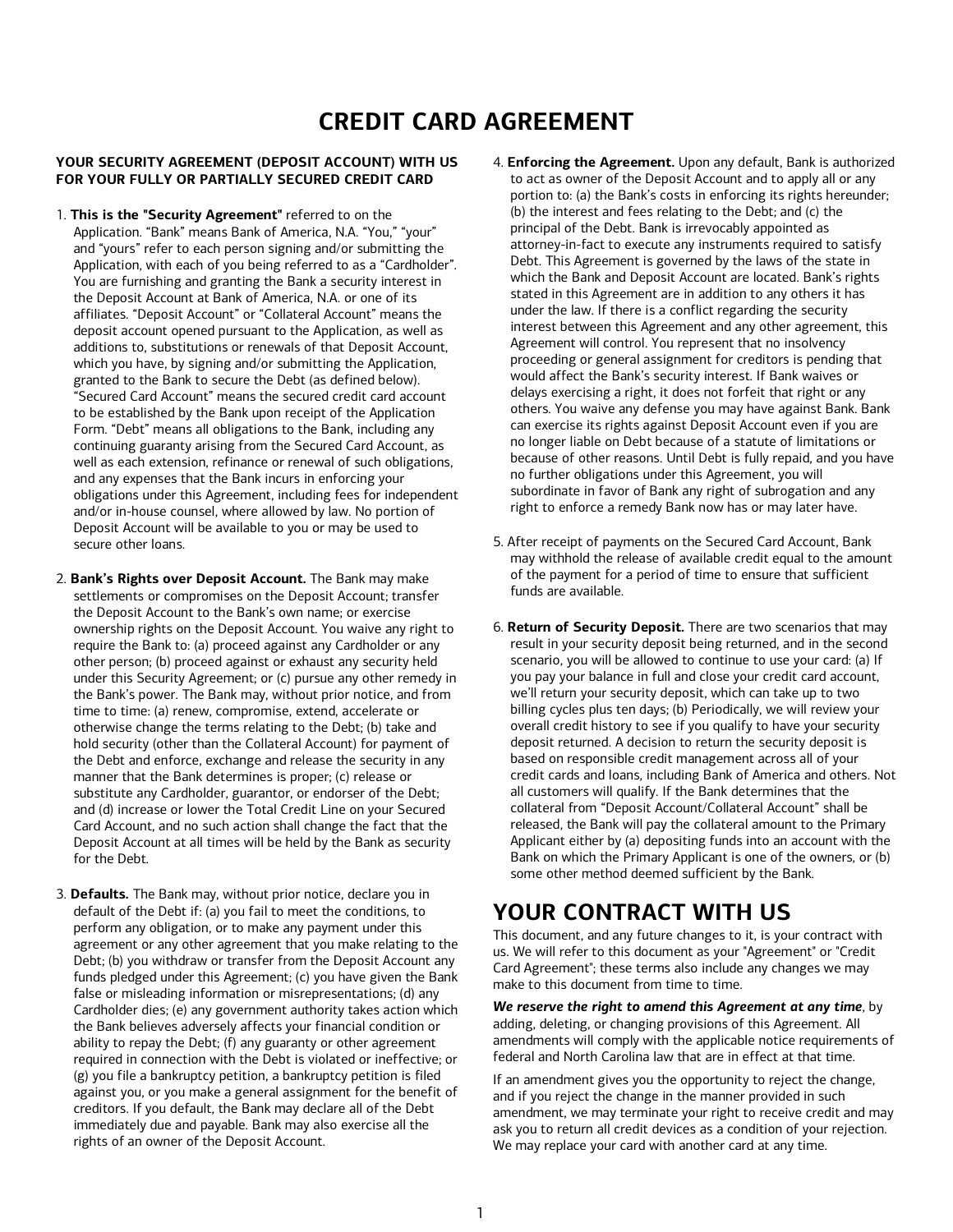## *The reasons we may amend this Agreement include the following:*

- **•** Changes in regulation or legislation, or a change in the interpretation of a regulation or legislation.
- **•** Changes related to your individual credit history, such as: your risk profile, your payment or transaction patterns, balance patterns, the utilization levels of this and other accounts, credit bureau information including the age, history and type of other accounts, and the measure of risk associated with each.
- **•** Changes to overall economic and market trends, product design, and business needs.

"We", "us", "our" means Bank of America, N.A.

"You" and "your" mean each and all of the persons who are granted, accept or use the account and any person who has guaranteed payment of the account.

You may use your account for personal, family, or household purposes. You may not use your account for business or commercial purposes.

Our failure or delay in exercising any of our rights under this Agreement does not mean that we are unable to exercise those rights later.

# **TYPES OF TRANSACTIONS**

You may obtain credit in the form of **Purchases, Balance Transfers,** and **Cash Advances,** by using cards, access checks, an account number, or other credit devices. Balance Transfers and certain Cash Advances, such as Direct Deposits, are made available to you at our discretion. Cards are all the credit cards we issue to you and to any other person with authorization for use on this account pursuant to this Agreement. Sign your card before using it. A Personal Identification Number (PIN) is associated with your credit card as of the opening of your account. You may be required to use a PIN to make an ATM Cash Advance or to complete Purchases at certain merchant terminals, generally overseas. You can obtain your PIN by going to our online banking site or our mobile application, or contacting us. An access check is a check we provide to you to obtain credit on this account. All access checks include an expiration date printed at the top. We will honor access checks received for payment by us before the expiration date printed on the check, provided your account is open and in good standing, with available credit. Access checks without a printed expiration date will not be honored.

**Purchase** means the use of your card or account number (including through the use of an enabled mobile device) to:

- 1. buy or lease goods or services;
- 2. buy wire transfers from a non-financial institution (Wire Transfer Purchase);
- 3. make <sup>a</sup> transaction that is not otherwise <sup>a</sup> Cash Advance.

Purchases include Account Fees, as well as Transaction Fees and adjustments associated with any Purchase.

**Balance Transfer** means a transfer of funds to another creditor initiated by us at your request. A Balance Transfer does not include a transaction that is otherwise a Cash Advance. Balance Transfers include Transaction Fees and adjustments associated with any Balance Transfer.

A **Cash Advance** means the use of your account for a loan in the following ways:

- 1. **Direct Deposit:** by a transfer of funds via an ACH (Automated Clearing House) transaction to <sup>a</sup> deposit account initiated by us at your request. <sup>A</sup> Direct Deposit does not include an Overdraft Protection Cash Advance or <sup>a</sup> Same-Day Online Cash Advance.
- 2. **Check Cash Advance:** by an access check you sign as drawer.
- 3. **Bank Cash Advance:** by loans accessed in the following manner:
	- a. **ATM Cash Advance:** at an automated teller machine;
	- b. **Over the Counter ("OTC") Cash Advance:** at any financial institution (e.g., to obtain cash, money orders, wire transfers, or travelers checks);
	- c. **Same-Day Online Cash Advance:** by <sup>a</sup> same day online funds transfer to <sup>a</sup> deposit account;
	- d. **Overdraft Protection Cash Advance:** by a transfer of funds to a deposit account pursuant to an overdraft protection program (see the section titled *Overdraft Protection* below);
	- e. **Cash Equivalents:** by the purchase of foreign currency, money orders, travelers checks, or to obtain cash, each from <sup>a</sup> non-financial institution, or person-to-person money transfers, bets, lottery tickets purchased outside the United States, casino gaming chips, cryptocurrency, or bail bonds, with your card or account number (including through the use of an enabled mobile device).

Cash Advances include Transaction Fees and adjustments associated with any Cash Advance.

All Bank Cash Advances are subject to the Cash Credit Line. For more information on credit lines, please refer to the section titled *Your Credit Lines* within this Agreement.

You agree that we may rely on information provided by merchants and your applicable payment network to categorize transactions among Purchases, Balance Transfers, or various types of Cash Advances.

## **YOUR CREDIT CARD ACCOUNT AND YOUR MOBILE PHONE OR OTHER MOBILE DEVICES**

Smart phones, some tablets or other mobile devices (a "mobile device") can download, store, and/or access account information, for instance through a mobile wallet, that may enable you to use the mobile device to purchase goods or services, make a balance transfer, or make a cash advance.

In certain instances, those transactions will replicate using your card to make a transaction on the internet with your computer. In other instances, the phone or mobile device will act as if it were a credit card itself. Applications that enable your mobile device will have unique terms governing those applications. Read them carefully. Transactions made through those applications are governed by this Agreement.

When your credit card account information is accessible by your mobile device, it is important that you treat your mobile device with the same care you would your credit card. For example, you should secure your mobile device against unauthorized access. Keep in mind, if you give someone your phone, or other mobile device, that can be the same as giving that person your credit card.

## **FOREIGN TRANSACTIONS**

A "Foreign Transaction" is any transaction (1) made in a foreign currency, or (2) made in U.S. dollars if the transaction is made or processed outside of the United States. Foreign Transactions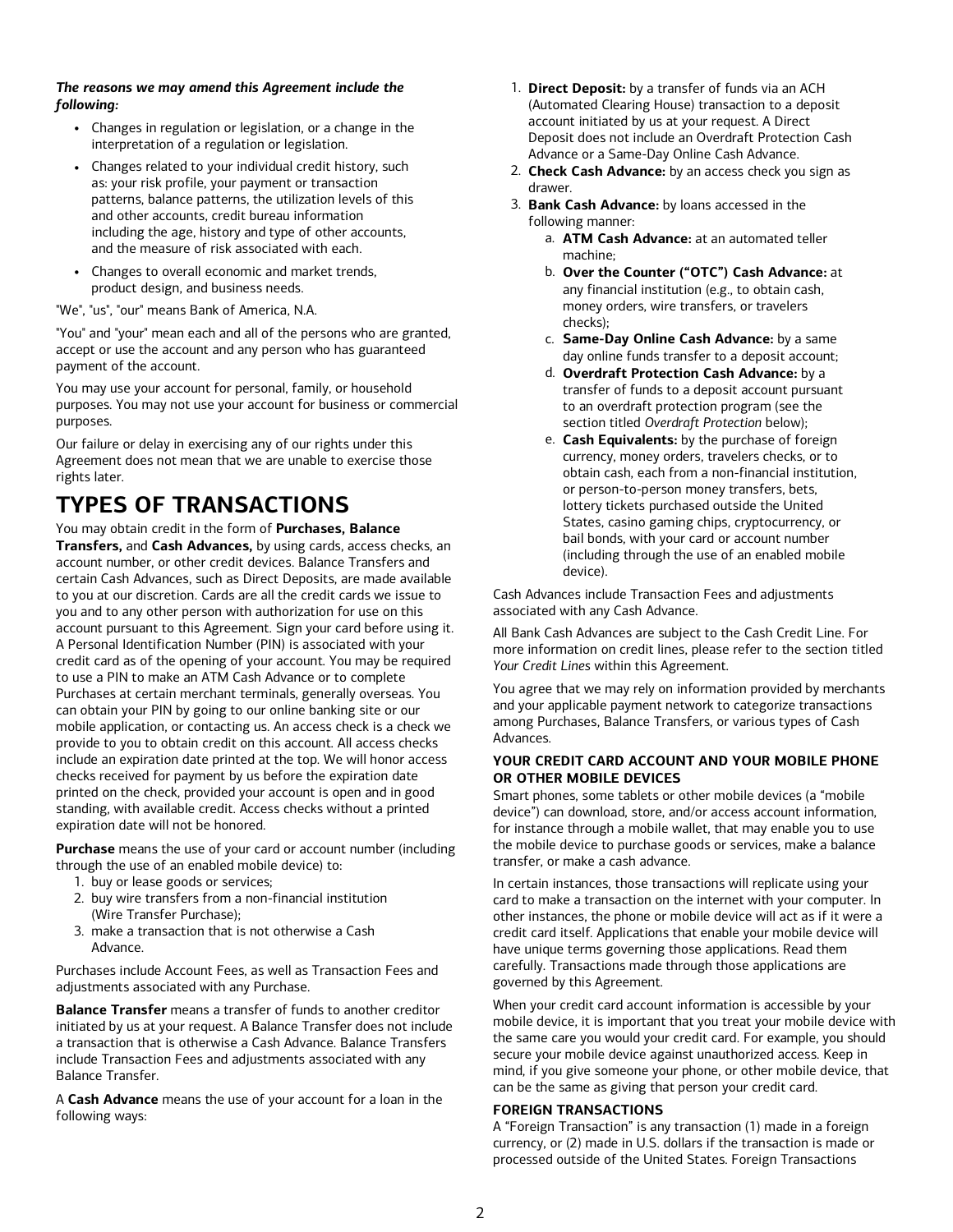include, for example, online transactions made in the U.S. but with a merchant who processes the transaction in a foreign country. If you make a Foreign Transaction, we will assess the Foreign Transaction Fee [see the Pricing Information table for fee amount]. If a transaction is made in a foreign currency, the transaction will be converted by Visa International or Mastercard International, depending on which card is associated with this account, into a U.S. dollar amount in accordance with the operating regulations or conversion procedures in effect at the time the transaction is processed. The currency conversion rate used by Visa is either (a) a rate selected by Visa from the range of rates available in wholesale currency markets for the applicable processing date, which rate may vary from the rate Visa receives; or (b) the rate mandated by a government or governing body in effect for the applicable processing date. The currency conversion rate for Mastercard is based on (a) rates observed in the wholesale market or (b) government-mandated rates, where applicable, for the transaction date or the processing date. The currency conversion rate in effect on the processing date may differ from the rate in effect on the transaction date or posting date.

# **INTEREST AND FEES**

## **INTEREST RATES -ANNUAL PERCENTAGE RATES (APRs)**

This section provides the interest rates, also referred to as corresponding Annual Percentage Rates (APRs), which are applicable to your account. The APR corresponds to the Daily Periodic Rates (DPRs): the APR is equal to the DPR multiplied by 365, and the DPR is equal to the APR divided by 365. Interest charges are calculated by using the DPR. If a rate is a variable rate, we calculate that APR by adding together an index and a margin. For more information on variable rates, please refer to the *How to Calculate Variable Rates* section within this summary.

#### **PROMOTIONAL RATES AND FEES**

Promotional or Introductory Offers are temporary APRs (Promotional or Introductory Rates) or transaction fees (Promotional or Introductory Fees) that are offered on certain qualifying new transactions for a specified period of time. Each Offer will be assigned a unique Offer ID which will appear on your credit card statement after the first qualified new transaction for that Offer. If you revolve your balance to take advantage of a Promotional or Introductory Offer, all transactions and balances, including purchases, will be charged interest.

#### **CURRENT RATES**

Your current rate is the rate that will apply to transactions that are not subject to an Introductory or a Promotional Rate.

[see the Pricing Information table for current rates]

#### **RATES FOR PROTECTED BALANCES**

When an interest rate change for new transactions is applied to your account, any existing balances of that type will be identified as Protected Balances on your statement. These Protected Balances generally are kept at their current APR until the balances are paid in full.

#### **PENALTY APR AND WHEN IT APPLIES (If your account is subject to Penalty APR)**

The Penalty APR is the APR(s) which may be applied to new Purchases, Balance Transfers, and Cash Advances, for certain default occurrences as described below.

We may increase the APRs on new transactions up to the Penalty APR, based on your creditworthiness, each time a Total Minimum Payment Due is not received by its applicable Payment Due Date. We may elect to set your APRs for Purchases, Balance Transfers, Direct Deposit and Check Cash Advances, and Bank Cash Advances to different Penalty APRs. We will provide you with a minimum of 45 days advance notice. An increased Penalty APR will remain in effect indefinitely.

Penalty APRs are variable rates calculated using the variable rate formula with a margin of up to 26.74 percentage points; this currently results in an APR of **30.24%** (0.082849% DPR). The calculated Penalty APR using this variable rate formula will not exceed 29.99%.

### **HOW TO CALCULATE VARIABLE RATES**

Variable Rates are calculated by adding together an index and a margin. This index is the highest U.S. Prime Rate as published in the "Money Rates" section of *The Wall Street Journal* on the last publication day of each month.

An increase or decrease in the index will cause a corresponding increase or decrease in your variable rates on the first day of your billing cycle that begins in the same month in which the index is published. An increase in the index means that you will pay higher interest charges and have a higher Total Minimum Payment Due. If *The Wall Street Journal* does not publish the U.S. Prime Rate, or if it changes the definition of the U.S. Prime Rate, we may, in our sole discretion, substitute another index.

#### **CALCULATION AND BILLING OF INTEREST CHARGES**

We calculate interest by multiplying each Balance Subject to Interest Rate by its applicable DPR and that result is multiplied by the number of days in the billing cycle. Interest is calculated and posted to the applicable Purchase, Balance Transfer or Cash Advance balance on the last day of the billing cycle after all other transactions have posted and payments have been allocated.

#### **BILLING CYCLE**

A billing cycle is a time period that ends on a Statement Closing Date (or Closing Date) determined by us and begins on the day after the Closing Date of the previous billing cycle. Each monthly statement reflects a single billing cycle.

#### **PAYING INTEREST**

When applicable, interest accrues daily and compounds daily on new transactions, and balances remaining from previous billing cycles. Interest will continue to accrue even though you have paid the full amount of any related balances because we include any accrued but unpaid interest in the calculation of each Balance Subject to Interest Rate.

We will not charge you any interest on Purchases if you always pay your entire New Balance Total by the Payment Due Date. Specifically, you will not pay interest for an entire billing cycle on Purchases if you Paid in Full the two previous New Balance Totals on your account by their respective Payment Due Dates; otherwise, each Purchase begins to accrue interest on its transaction date or the first day of the billing cycle, whichever date is later.

We will begin accruing interest on Balance Transfers and Cash Advances on the transaction date. The transaction date for access checks is the date the check is first deposited or cashed.

New Balance Total means the total billed amount as of the Closing Date of a billing cycle, as shown on your monthly statement.

Pay in Full or Paid in Full means payments and credits (excluding credits made in accordance with first-year fee limits or the Military Lending Act) in a billing cycle totaling at least your previous billing cycle's New Balance Total.

Your Payment Due Date will be at least 25 days from your statement Closing Date and will fall on the same calendar day each month.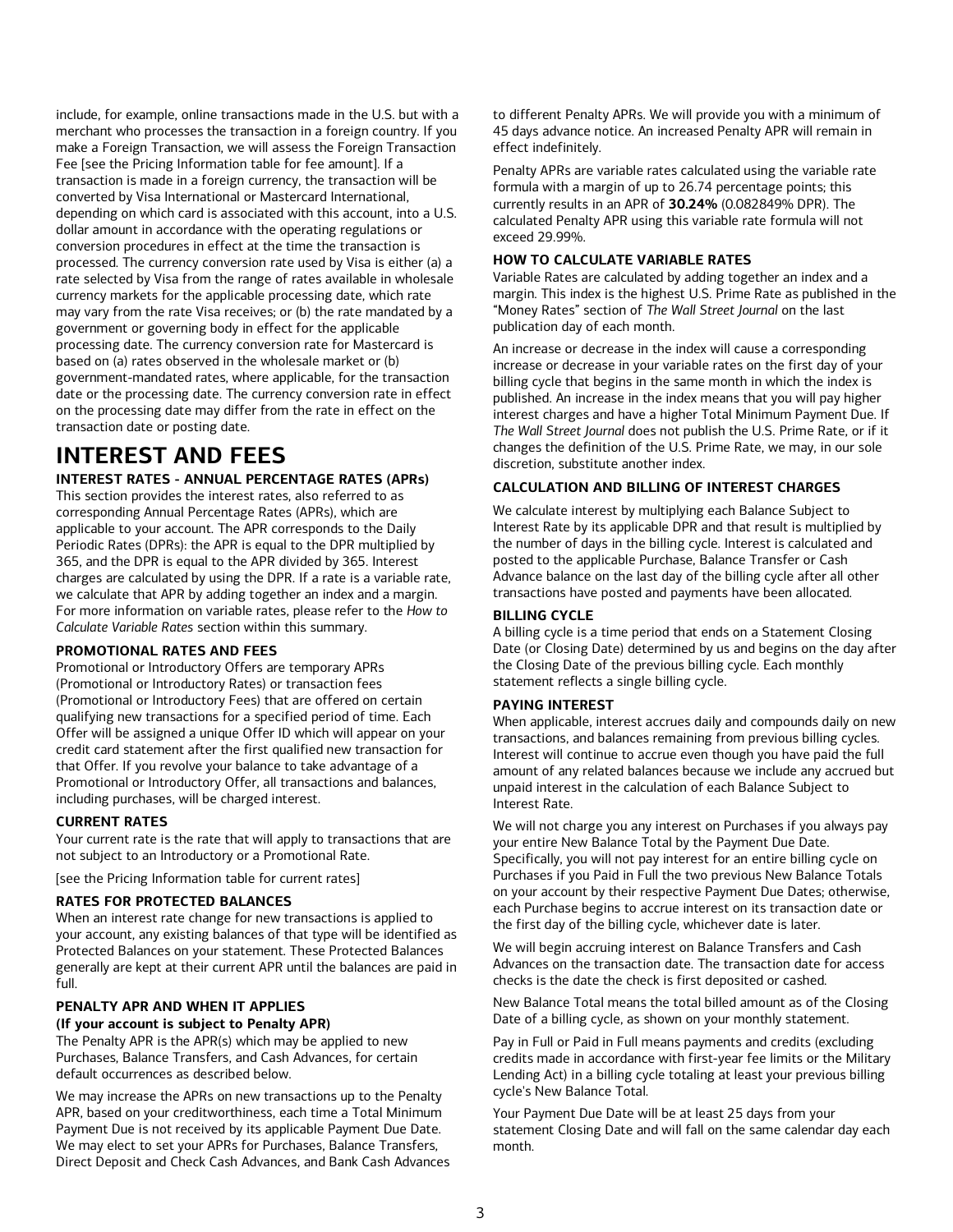## **BALANCES SUBJECT TO INTEREST RATE**

**Average Daily Balance Method (including new Purchases):** We calculate separate Balances Subject to an Interest Rate for Purchases and for each Introductory or Promotional Offer balance consisting of Purchases by: (1) calculating a daily balance for each day in the current billing cycle; (2) adding all the daily balances together; and (3) dividing the sum of the daily balances by the number of days in the current billing cycle.

To calculate the daily balance for each day in the current billing cycle, we: (1) take the beginning balance; (2) add an amount equal to the applicable DPR multiplied by the previous day's daily balance; (3) add new Purchases, new Account Fees, and new Transaction Fees; and (4) subtract applicable payments and credits. If any daily balance is less than zero we treat it as zero.

## **Average Balance Method (including new Balance Transfers**

**and new Cash Advances):** We calculate separate Balances Subject to an Interest Rate for Balance Transfers, Cash Advances, and for each Introductory or Promotional Offer balance consisting of Balance Transfers or Cash Advances by: (1) calculating a daily balance for each day in the current billing cycle; (2) calculating a daily balance for each day prior to the current billing cycle that had a "Pre-Cycle balance" – a Pre-Cycle balance is a Balance Transfer or a Cash Advance with a transaction date prior to the current billing cycle but with a posting date within the current billing cycle; (3) adding all the daily balances together; and (4) dividing the sum of the daily balances by the number of days in the current billing cycle.

To calculate the daily balance for each day in the current billing cycle, we: (1) take the beginning balance; (2) add an amount equal to the applicable DPR multiplied by the previous day's daily balance; (3) add new Balance Transfers, Cash Advances and Transaction Fees; and (4) subtract applicable payments and credits. If any daily balance is less than zero we treat it as zero.

To calculate a daily balance for each day prior to the current billing cycle that had a Pre-Cycle balance, we: (1) take the beginning balance attributable solely to a Pre-Cycle balance (which will be zero on the transaction date associated with the first Pre-Cycle balance); (2) add an amount equal to the applicable DPR multiplied by the previous day's daily balance; and (3) add only the applicable Pre-Cycle balances, and their related Transaction Fees. We exclude from this calculation all transactions posted in previous billing cycles.

## **TRANSACTION FEES**

We will assess the following Transaction Fees to your account in the same balance category to which the transaction is posted, [see the Pricing Information table for fee amounts].

Balance Transfer

ATM Cash Advance

Cash Equivalent

Check Cash Advance

Direct Deposit

Over the Counter Cash Advance

Same-Day Online Cash Advance

Foreign Transaction

Wire Transfer Purchase

## **ACCOUNT FEES**

The following fees are assessed as Purchases in the billing cycle in which the fees accrue:

We will assess a Late Fee, if the Total Minimum Payment Due shown on your monthly statement is not received by us on or

before its Payment Due Date. The Late Fee will not exceed the Total Minimum Payment Due immediately prior to assessment of the fee. On the Late Fee transaction date: [see the Pricing Information table for fee amount].

## **PAYMENTS AND DEFAULT**

## **YOUR PROMISE TO PAY**

You promise to pay us the amounts of all credit you obtain, which includes all Purchases, Balance Transfers, and Cash Advances. You also promise to pay us all the amounts of interest charges, fees, and any other transactions charged to your account.

### **PAYMENTS ON YOUR ACCOUNT**

You must pay each month at least the Total Minimum Payment Due shown on your monthly statement by its Payment Due Date. Payments must conform to the requirements set out on that monthly statement; these requirements may vary without prior notice. You may pay the entire amount you owe us at any time. Payments made in any billing cycle that are greater than the Total Minimum Payment Due will not affect your obligation to make the next Total Minimum Payment Due. If you overpay or if there is a credit balance on your account, we will not pay interest on such amounts. We will reject payments that are not drawn in U.S. dollars and those drawn on a financial institution located outside of the United States. We reserve the right to reject any payment if your account has a credit balance as of the day we receive that payment. Generally, credits to your account, such as those generated by merchants or by person-to-person money transfers, are not treated as payments and will not reduce your Total Minimum Payment Due.

## **PAYMENT CONVERSIONS**

We process most payment checks electronically. We use the information on your check to create an electronic funds transfer. Each time you send a check, you authorize a one-time electronic funds transfer. You also authorize us to process your check as a check or paper draft, as necessary. Funds may be withdrawn from your account as soon as the same day we receive your payment. You will not receive your cancelled check because we are required to destroy it. We will retain an electronic copy.

## **TOTAL MINIMUM PAYMENT DUE**

You may pay your total outstanding balance at any time. Each billing cycle, you must pay at least the Total Minimum Payment Due shown on your monthly statement by its Payment Due Date. The Total Minimum Payment Due is the sum of all past due amounts plus the Current Payment.

The Current Payment for each billing cycle includes three amounts: (1) 1.00% of your balance (your New Balance Total except for any new interest charges and any new Late Fee), and (2) new interest charges, and (3) any new Late Fee. Your current Payment will not be less than \$35.00. We round the payment amount down to the nearest dollar.

The Total Minimum Payment Due will not be greater than your New Balance Total. If a payment is credited to your account but is returned unpaid in a later billing cycle, we will recalculate the Total Minimum Payment Due for the billing cycle in which the payment was originally credited.

## **WHEN YOUR PAYMENT WILL BE CREDITED TO YOUR ACCOUNT**

We credit mailed payments as of the date received, if the payment is: (1) received by 5 p.m. local time at the address shown on the remittance portion of your monthly statement; (2) paid with a check drawn in U.S. dollars on a U.S. financial institution or a U.S. dollar money order; and (3) sent in the return envelope with only the remittance portion of your statement accompanying it. However, mailed payments need not be sent in a return envelope if we sent you a statement without a return envelope. Payments received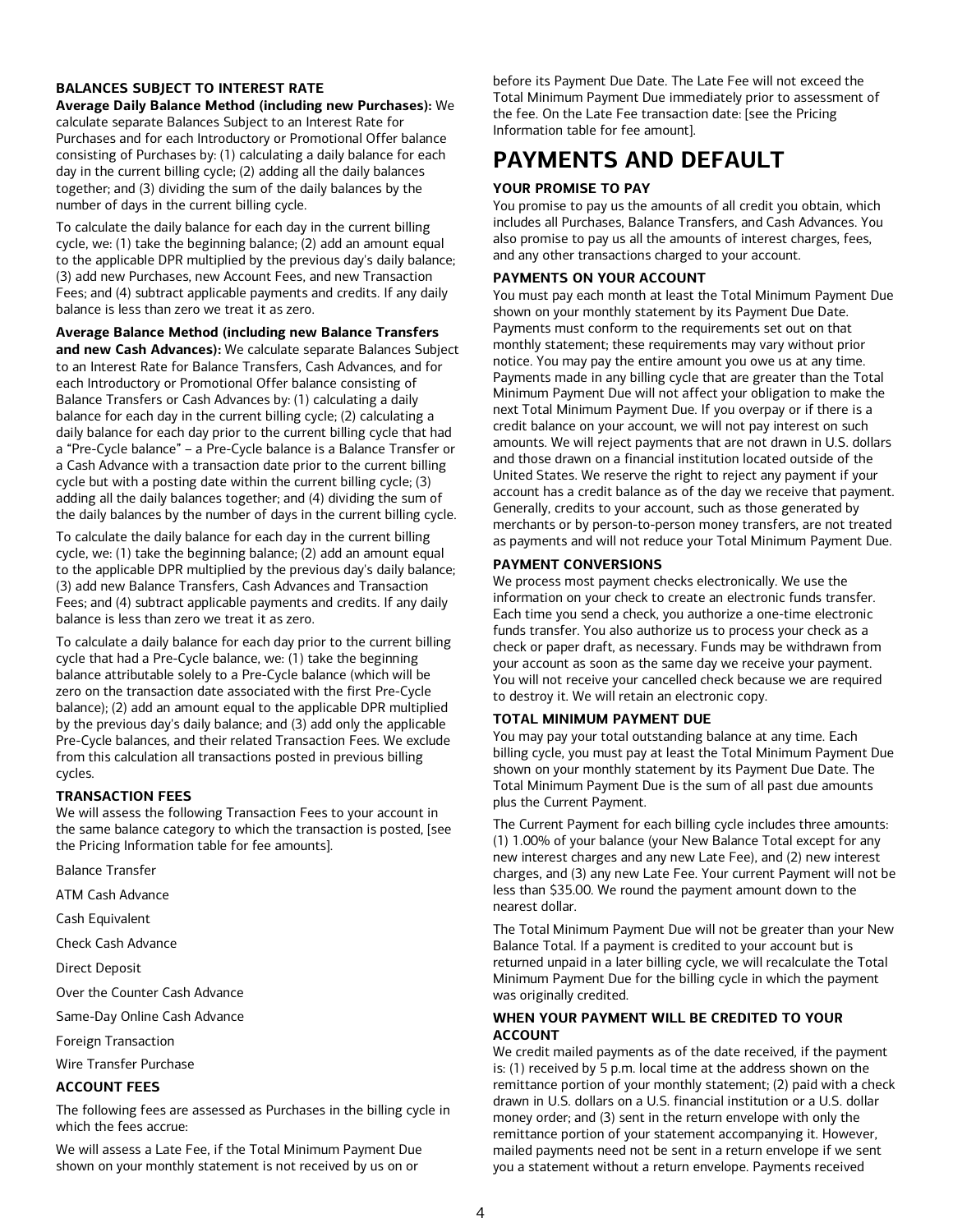after 5 p.m. local time at the remittance address on any day including the Payment Due Date, but that otherwise meet the above requirements, will be credited as of the next day. Credit for any other payments may be delayed up to five days.

## **HOW WE ALLOCATE YOUR PAYMENTS**

Monthly minimum payments are required when you carry a balance. Payments are allocated to posted balances. If your account has balances with different APRs, we will allocate the amount of your payment equal to the Total Minimum Payment Due to the lowest APR balances first. Payment amounts in excess of your Total Minimum Payment Due will be applied to balances with higher APRs before balances with lower APRs. If a payment is returned, we reserve the right to debit the returned payment amount to the balance subject to the current non-promotional rate for Purchases on the account.

## **PROMISE TO PAY APPLIES TO ALL PERSONS**

All persons who initially or subsequently request, are granted, accept, guarantee or use the account are individually and together responsible for any total outstanding balance. If you are responsible to pay any total outstanding balance, we may refuse to release you from liability until all of the cards, access checks, and other credit devices outstanding under the account have been returned to us and you repay us the total outstanding balance owed to us under the terms of this Agreement.

#### **DEFAULT**

You will be in default of this Agreement if: (1) you fail to make any required Total Minimum Payment Due by its Payment Due Date; (2) your total outstanding balance exceeds your Total Credit Line; (3) your Bank Cash Advance balance exceeds your Cash Credit Line; or (4) you fail to abide by any other term of this Agreement. Solely for the purposes of determining eligibility and premium payment obligations for the optional credit insurance purchased through Bank of America, you will be deemed in default or delinquent if you fail to make a payment within 90 days of your Payment Due Date.

#### **WHEN WE MAY REQUIRE IMMEDIATE REPAYMENT**

If you are in default, then in addition to our other remedies under this Agreement, we can require immediate payment of your total outstanding balance and, unless prohibited by applicable law, we can also require you to pay the costs we incur in any collection proceeding, as well as reasonable attorneys' fees if we refer your account for collection to an attorney who is not our salaried employee.

#### **OTHER PAYMENT TERMS**

We can accept late payments, partial payments, or payments with any restrictive writing without losing any of our rights under this Agreement. This means that no payment, including those marked with paid in full or with any other restrictive words, shall operate as an accord and satisfaction without the prior written approval of one of our senior officers. You may not use a postdated check to make a payment. If you do postdate a payment check, we may elect to honor it upon presentment or return it uncredited to the person that presented it, without in either case waiting for the date shown on the check. We are not liable to you for any loss or expense arising out of the action we elect to take.

#### **MODIFICATIONS TO REQUIRED MINIMUM MONTHLY PAYMENTS**

We may allow you, from time to time, to omit a monthly payment or make a reduced payment. We will notify you when these options are available. This will only occur on an isolated basis, such as when the bank is working with borrowers affected by a federally declared disaster. If in response to this notification, you omit a payment or make a reduced payment, interest charges, applicable fees, and

other regular transactions, if any, will accrue on your account balances in accordance with this Agreement. The reduced payment amount may be less than your interest charges. You must make the reduced payment on time to avoid a Late Fee. You must resume making your regular Total Minimum Payment Due each month following any modifications made to your required minimum monthly payment.

## **CREDIT AVAILABILITY**

#### **YOUR CREDIT LINES**

Your Total Credit Line and Cash Credit Line are disclosed to you when you receive your card and, generally, on each monthly statement. The Total Credit Line is the amount of credit available for the account; however, only a portion of that is available for Bank Cash Advances. The Cash Credit Line is that amount you have available for Bank Cash Advances. The amount of credit available in your Cash Credit Line will never exceed the amount of credit available in your Total Credit Line.

We may change your credit lines from time to time. We base that decision on a variety of factors such as your payment and transaction history with us, and information we receive from third parties, including credit reporting agencies. The amounts shown on your monthly statement as available credit do not take into account Purchases, Balance Transfers, Cash Advances, interest charges, fees, any other transactions, or credits which post to your account after the Closing Date of that monthly statement.

#### **WHAT WE MAY DO IF YOU ATTEMPT TO EXCEED YOUR CREDIT LINES**

The total outstanding balance on your account plus authorizations at any time must not be more than your Total Credit Line. The total outstanding balance of your Bank Cash Advances (plus authorizations) must not be more than your Cash Credit Line.

Each time you attempt a transaction which results in your applicable outstanding balance (plus authorizations) exceeding a credit line, we may: (1) permit the transaction without raising your credit line; (2) permit the transaction and treat the amount of the transaction that is more than the credit line as immediately due; or (3) refuse to permit the transaction.

If we refuse to permit the transaction, we may advise the person who attempted the transaction that it has been refused. If we refuse to permit a Check Cash Advance or Balance Transfer, we may do so by advising the person presenting the Check Cash Advance or Balance Transfer that credit has been refused, that there are insufficient funds to pay the Check Cash Advance or Balance Transfer, or in any other manner.

#### **WE MAY SUSPEND OR CLOSE YOUR ACCOUNT**

We may suspend or close your account or otherwise terminate your right to use your account. We may do this at any time and for any reason. We may elect to not honor any access check which is written after the expiration date printed on that check. You may close your account at anytime by notifying us in writing or by telephone. Your obligations under this Agreement continue even after the account is closed. You must destroy all cards, access checks or other credit devices on the account when the account is closed.

When your account is closed, you must contact anyone authorized to charge transactions to your account, such as internet service providers, health clubs or insurance companies. These transactions may continue to be charged to your account until you change the billing. Also, if we believe you have authorized a transaction or are attempting to use your account after you have requested to close the account, we may allow the transaction to be charged to your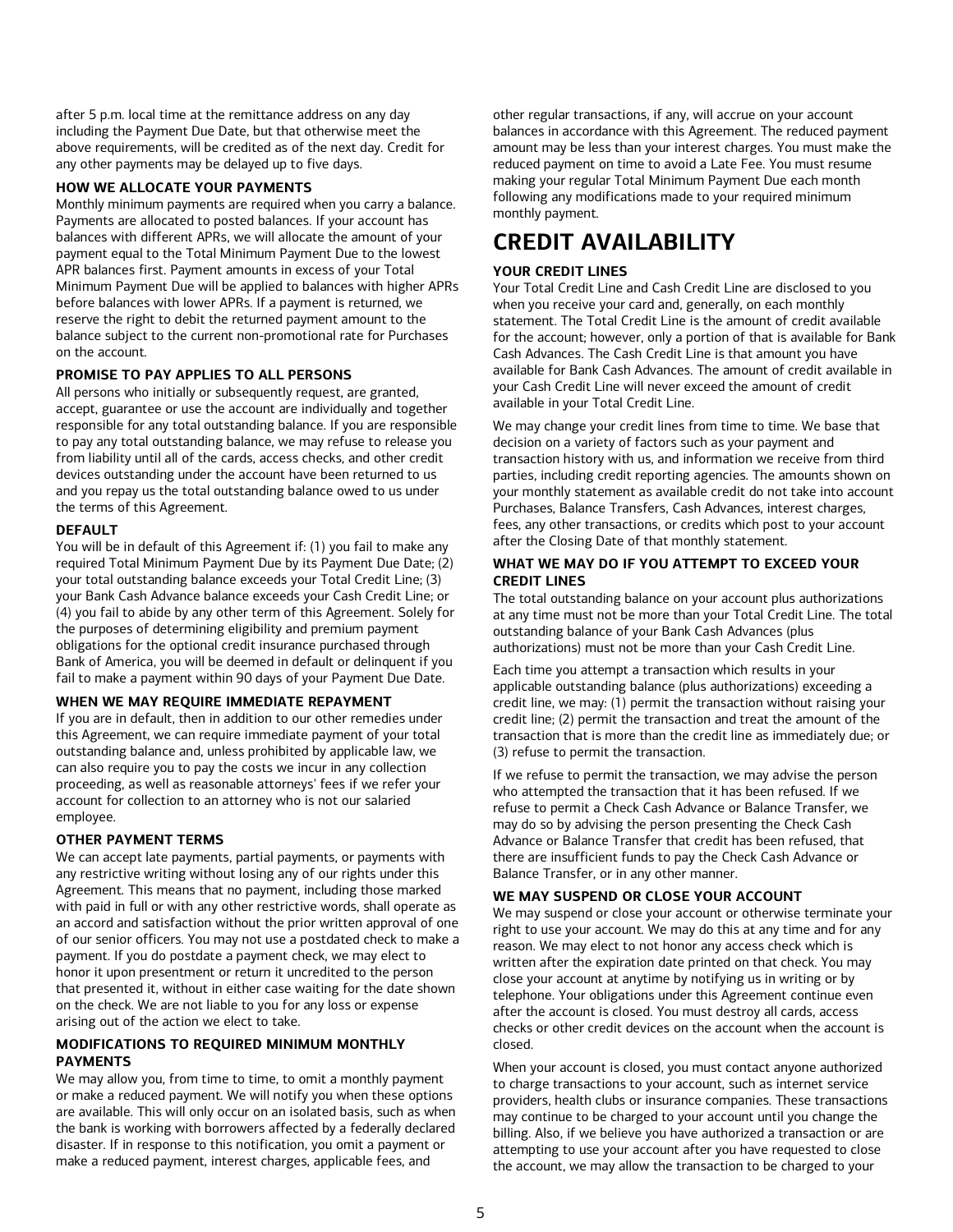#### account.

### **REFUSAL TO HONOR YOUR ACCOUNT**

We may deny any transactions for any reason at our discretion. We are not liable for any refusal to honor your account. This can include a refusal to honor your card or account number or any check written on your account. We are not liable for any retention of your card by us, any other financial institution, or any provider of goods or services.

### **RECURRING PREAUTHORIZED TRANSACTIONS**

Recurring preauthorized transactions occur when you authorize a merchant to automatically initiate a transaction using your account on a recurring basis. If we issue a new credit card with a different number or expiration date to you, we may (but are not obligated to) provide your new card number and expiration date to a merchant with whom you have set up a recurring preauthorized transaction in order to continue your recurring preauthorized transactions. There will be circumstances where you will have to contact the merchant.

## **LIMITATIONS/WARNINGS**

## **PURPOSES FOR USING YOUR ACCOUNT**

You may not use this account to make a payment on this or any other credit account with us or our affiliates. You may not use or permit your account to be used to make any illegal transaction. You will only use your account for transactions that are legal where you conduct them. We may charge your account for such transactions. We will not be liable if you engage in an illegal transaction. We may deny authorization of any transactions identified as Internet gambling. You may not use your account to conduct transactions in any country or territory, or with any individual or entity that is subject to economic sanctions administered and enforced by the U.S. Department of the Treasury's Office of Foreign Assets Control (OFAC). Use of your account in those countries will be blocked.

## **PERSONS USING YOUR ACCOUNT**

If you permit any person to use your card, access checks, account number, or other credit device with the authorization to obtain credit on your account, you will be liable for all transactions made by that person including transactions for which you may not have intended to be liable, even if the amount of those transactions causes a credit line to be exceeded. Authorized users of this account may have the same access to information about the account and its users as the account holders. We may send account materials (cards, statements and notices) to any liable party, and that person will be responsible for delivering those materials to the other liable parties and authorized users. Notice to any of you will be considered notice to all of you. You may allow authorized users on your account in the following ways: (1) by notifying us that you want someone added to your account as an authorized user; (2) by lending or otherwise intentionally making your card, account number, or credit device accessible to another; or (3) by any other ways in which you would be legally considered to have allowed another to use your account or to be legally prevented from denying that you did so. You must think carefully before you allow anyone to become an authorized user. By doing so, you authorize the person to use your account to the same extent you can, including but not limited to making any Purchases, Balance Transfers, Cash Advances, and allowing others to use your account. Your account does not permit you to limit the nature or amount of authority you give to any authorized user and you will not attempt to do so. An authorized user's authority will continue until you both notify us that you are terminating the authority and you physically retrieve the card or other credit device.

#### **ACCESS CHECKS**

You may request a stop payment on an access check by providing us with the access check number, dollar amount, and payee exactly

as they appear on the access check. Oral and written stop payment requests on an access check are effective for six months from the day that we place the stop payment.

You may not issue a postdated access check on your account. If you do postdate an access check, we may elect to honor it upon presentment or return it unpaid to the person that presented it to us for payment, without in either case waiting for the date shown on the access check. We are not liable to you for any loss or expense arising out of the action we elect to take.

## **MISCELLANEOUS**

## **OVERDRAFT PROTECTION**

If your eligible deposit account with Bank of America is linked to this account, this overdraft protection feature (which may also be referred to as Balance Connect™) will allow funds to be transferred (overdraft protection transfers) from this account into your designated deposit account with Bank of America when transactions occur on your deposit account, such as checks or other debits, that if paid would cause the deposit account to be overdrawn (overdraft transactions). Overdraft protection transfers include automatic transfers to cover deposit account fees. Overdraft protection transfers are processed after close of business Monday through Friday and are treated as Overdraft Protection Cash Advances.

Each day's overdraft transactions to be funded by this account will be totaled up to your available Cash Credit Line, regardless of who initiated the overdraft transactions. For example, if your deposit account has a balance of \$5.00 and a check or other debit item for \$125.00 is presented for payment, which if paid would cause your deposit account to be overdrawn, and your deposit account is subject to a \$12.00 deposit account overdraft protection transfer fee, then an overdraft protection transfer of \$132.00 (\$120.00 overdrawn balance plus \$12.00 deposit account overdraft protection transfer fee) will be made to your deposit account and an Overdraft Protection Cash Advance of \$132.00 will post to this account. The Portion of Credit Available for Cash on this account must be sufficient to cover the amount of overdraft transactions to be funded by this account (received by Bank of America that day); otherwise one or more of the overdraft transactions for that day will be rejected. Payments or credits to this account may not impact your Portion of Credit Available for Cash until after the posting date of the payments or credits.

Overdraft protection transfers may be subject to a fee to your linked deposit account for each transaction, as set forth by the terms of your deposit account. Overdraft protection transfers incur interest charges from the transaction date. We may permit or refuse to permit any overdraft protection transfer that would cause you to exceed the Cash Credit Line of this account. This overdraft protection feature will automatically be cancelled if this account is closed by either you or us, or at any time upon your request, and may also be cancelled according to the terms of your deposit account. Your overdraft transactions remain subject to the terms of your deposit account with Bank of America, any related enrollment agreement and this Agreement.

#### **TELEPHONE CALLS: CALLING, MONITORING AND RECORDING**

You consent to and authorize Bank of America, any of its affiliates, its marketing associates, and independent contractors, including servicers, vendors, and collection agents, to monitor and/or record any of your telephone conversations and other electronic communications with our representatives or the representatives of any of those companies for reasonable business purposes including security and quality assurance. We will not remind you that we may be monitoring or recording a call at the outset of the call unless required by law to do so.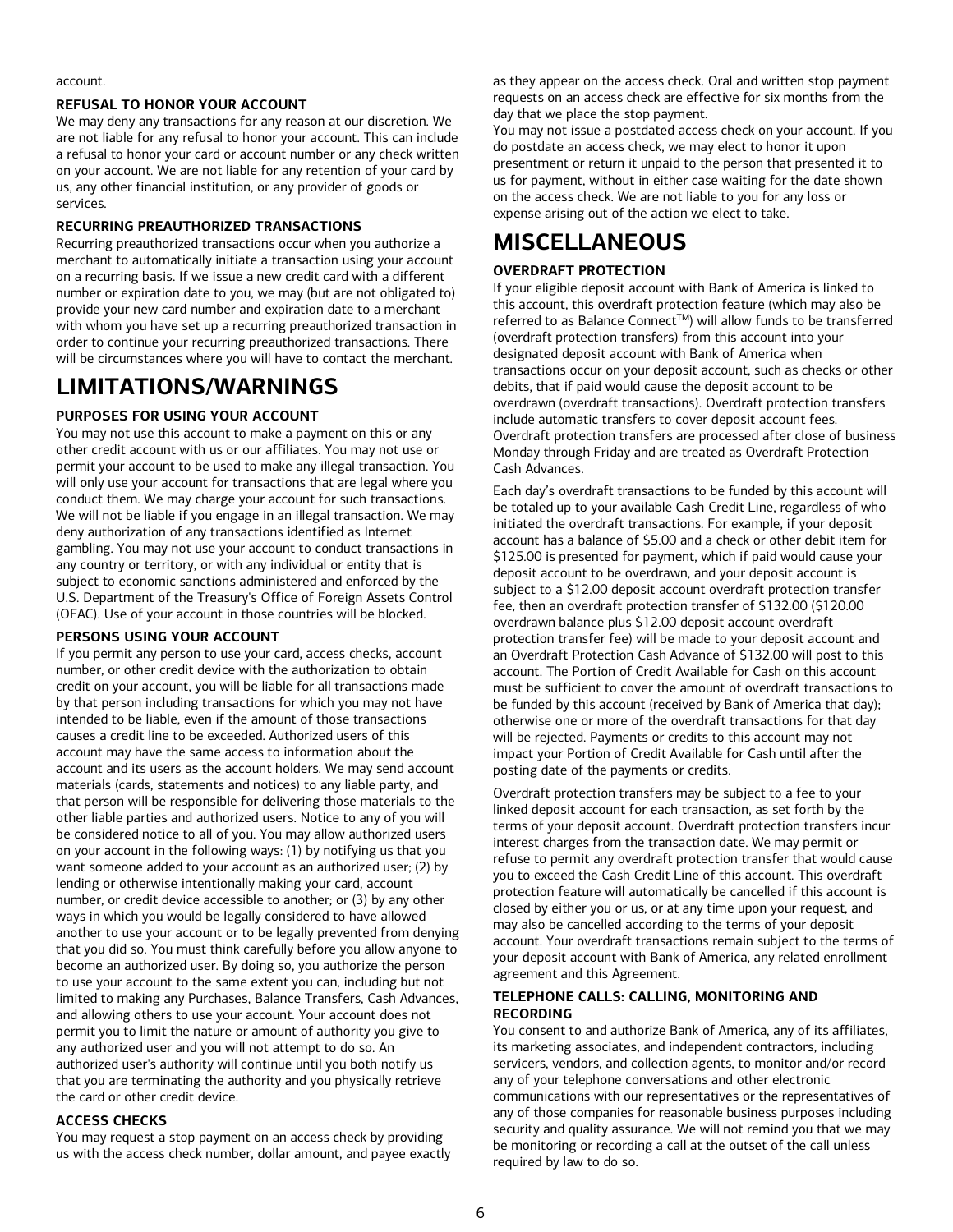Where you have provided a cell phone number directly to us, you consent and agree to accept servicing calls and text messages to your cell phone from us. For example, we may place calls to you about fraud alerts or amounts you owe us (collection calls) on your account. For any telephone or cell phone calls/communications we place to you, you consent and agree that those calls may be automatically dialed including prerecorded messages or texts. This may include communications from companies working on our behalf to service your account. Message and data rates may apply.

**Communication Revocation**: If you do not want to receive automatically dialed communications for this account, including prerecorded messages or texts, as described above, you must (1) provide us with written notice revoking your prior consent; and (2) in that written notice, include your name and mailing address as they appear on the account, and the last four digits of your account number. The notice must be sent to the address listed below.

> PO Box 653064 Dallas, TX 75265-3064

## **CREDIT REPORTING AGENCIES; COLLECTING AND SHARING INFORMATION**

You authorize us to collect information about you in order to conduct our business and deliver the top quality service you expect, including information we receive about you, information we receive from third parties such as credit reporting agencies and information about your transactions with us and other companies. You authorize us to share such information about you or your account with our affiliates and others. You may have the right to opt out of some information sharing. For more details, please refer to our Privacy Notice.

If you believe we have furnished inaccurate or incomplete information about you or your account to <sup>a</sup> credit reporting agency, write to us at: Bank of America, N.A., Credit Reporting Agencies, P.O. Box 653059, Dallas, TX 75265-3059. Please include your name, address, home phone number, and account number, and explain what you believe is inaccurate or incomplete.

## **BENEFITS**

We may offer you certain benefits and services with your account. Any benefits or services are not a part of this Agreement, but are subject to the terms and restrictions outlined in the Benefits Guide and other official documents provided to you from time to time by or on behalf of Bank of America. We may adjust, add, or delete benefits and services at any time and without notice to you.

#### **WE MAY SELL YOUR ACCOUNT**

We may at any time, and without notice to you, sell, assign or transfer your account, any amounts due on your account, this Agreement, or our rights or obligations under your account or this Agreement to any person or entity. The person or entity to whom we make any such sale, assignment or transfer shall be entitled to all of our rights and shall assume our obligations under this Agreement, to the extent sold, assigned or transferred.

## **YOU MUST NOTIFY US WHEN YOU CHANGE YOUR ADDRESS**

You must notify us promptly when you change your address. We may also change your address if so notified by the post office or others.

## **WHAT LAW APPLIES**

This Agreement is made in North Carolina and we extend credit to you from North Carolina. This Agreement is governed by the laws of the State of North Carolina (without regard to its conflict of laws principles) and by any applicable federal laws.

## **PROVISIONS OF THIS AGREEMENT ARE SEVERABLE**

If any provision of this Agreement is found to be invalid, the remaining provisions will continue to be effective.

We use section headings (e.g., *Types of Transactions*) to organize this Agreement. The headings are for reference purposes only.

#### **UNAUTHORIZED USE OF YOUR ACCOUNT**

Please notify us immediately of the loss, theft, or possible unauthorized use of your account at 1.800.421.2110.

#### **SECURITY INTEREST**

This account is secured by the Deposit Account referred to in the Security Agreement. We have included the Security Agreement in the first part of this document. You have affirmatively agreed to and granted to us a security interest in the Deposit Account. We can transfer funds from the Deposit Account to this secured account if you default on the debt arising from this account. Such instances of your default are described herein and in the Security Agreement, and may include, for example, your failing to make a payment.

## **YOUR BILLING RIGHTS**

## **Keep This Document For Future Use**

**This notice tells you about your rights and our responsibilities under the Fair Credit Billing Act.**

## **What To Do If You Find A Mistake On Your Statement**

If you think there is an error on your statement, write to us at:

Bank of America P.O. Box 672050 Dallas, TX 75267-2050

In your letter, give us the following information:

- **•** Account information: Your name and account number.
- Dollar amount: The dollar amount of the suspected error.
- **•** Description of problem: If you think there is an error on your bill, describe what you believe is wrong and why you believe it is <sup>a</sup> mistake.

You must contact us:

- **•** Within <sup>60</sup> days after the error appeared on your statement.
- **•** At least 3 business days before an automated payment is scheduled, if you want to stop payment on the amount you think is wrong.

You must notify us of any potential errors in writing. You may call us, but if you do we are not required to investigate any potential errors and you may have to pay the amount in question.

Note: It is very helpful if your letter includes the transaction date and the reference number for the charge, if available.

## **What Will Happen After We Receive Your Letter**

When we receive your letter, we must do two things:

- 1. Within <sup>30</sup> days of receiving your letter, we must tell you that we received your letter. We will also tell you if we have already corrected the error.
- 2. Within <sup>90</sup> days of receiving your letter, we must either correct the error or explain to you why we believe the bill is correct.